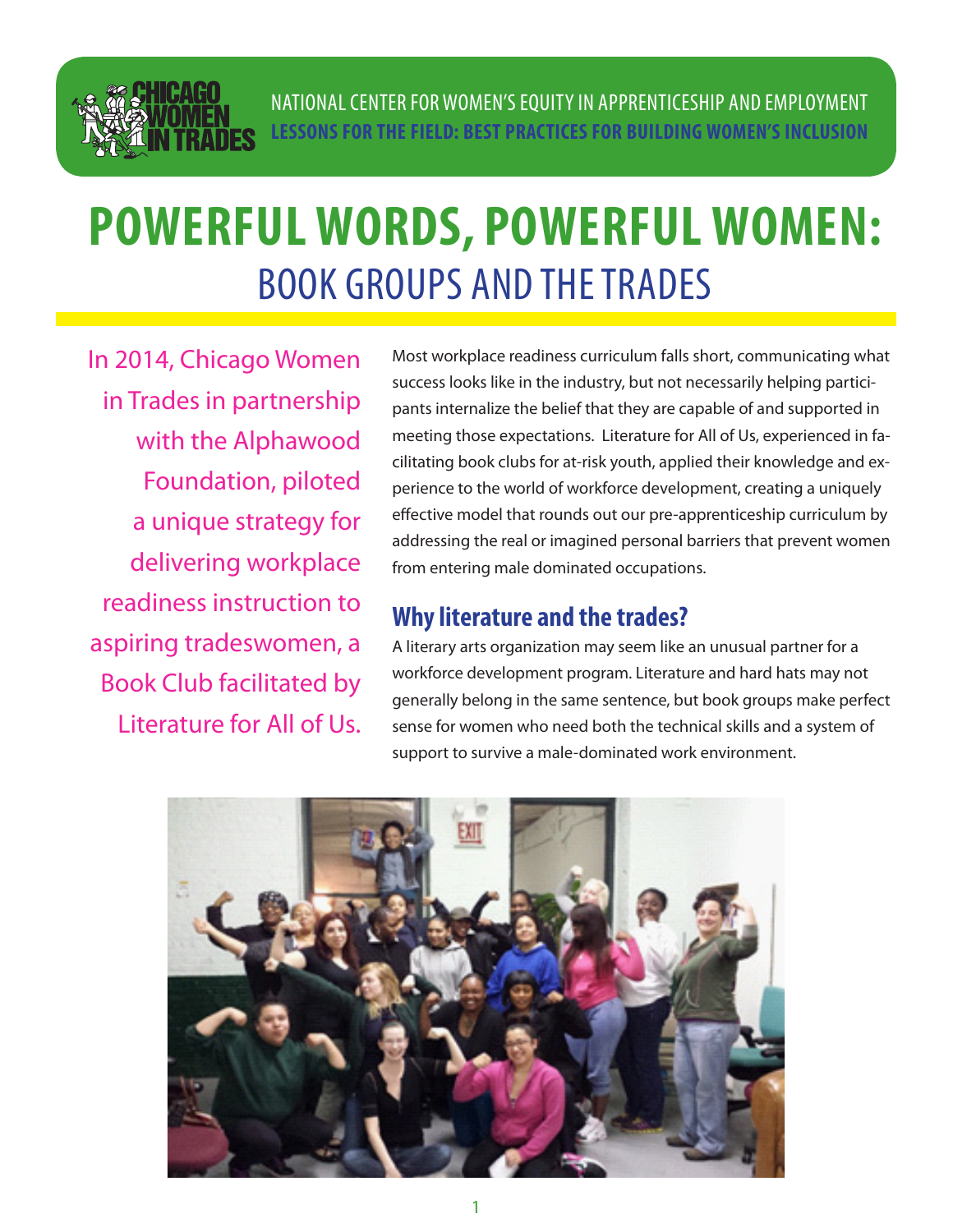"I liked finding and making time to read again, not only will this help me pass an apprenticeship entrance exam, but it is enriching my life and that of my children."



Since 2014, Literature for All of Us has been partnering with Chicago Women in Trades' Technical Opportunities Program (TOP). The goals of the program are to strengthen bonds among the women in the TOP program, increase their selfconfidence, and improve their literacy

skills. Each week, book group leaders meet with TOP participants to read and discuss literature that provides women with a sense of kinship and camaraderie. After reading poetry, novels, and essays that relate to women's empowerment, participants write poetry that reflects on their own experiences. Participants read "Word Warriors," a collection of poetry by Alix Olson; "Miles from Nowhere," a novel by Nami Mun; and "Hard-Hatted Women," a collection of first-hand accounts of women in the trades, edited by Molly Martin.

As the women develop stronger relationships, and a stronger sense of themselves as tradespeople, their poetry can capture their shifts in perspective. One example is this poem by Vannece Willoughby, a participant in the 2017 fall cohort. After reading selections of the book Hard-Hatted Women, Literature for All of Us participants are asked to write an "ode to women in the trades." This is what Vannece created:

#### **HARD-HATTED WOMEN** *By Vannece Willoughby*

I stand firmly planted in cement with boots up to my round thighs, and no I didn't come to dance or stay planted here. I came to work. I sit firmly at the wheel of a crane, not taking in sights but digging holes and carrying weight. I hammer firmly not because I'm angry but because I build. I am still a woman who dances, whose eyes wonder and marvel at what is seen. I still hammer out discrimination, disrespect and indifference. My hat is hard and my heart open and still soft.

Books and poetry give these women a connection point that can allow them to share their lives with one another. In the words of one recent participant "It [book group] let us share a side of ourselves that almost no one sees." Participants enter the workforce having created a supportive network of peers whose sustenance helps to ensure success on the job.

"Being successful is more than just learning math and technical skills, this class helped us build our connection with each other and think about this journey on a deeper, more personal level."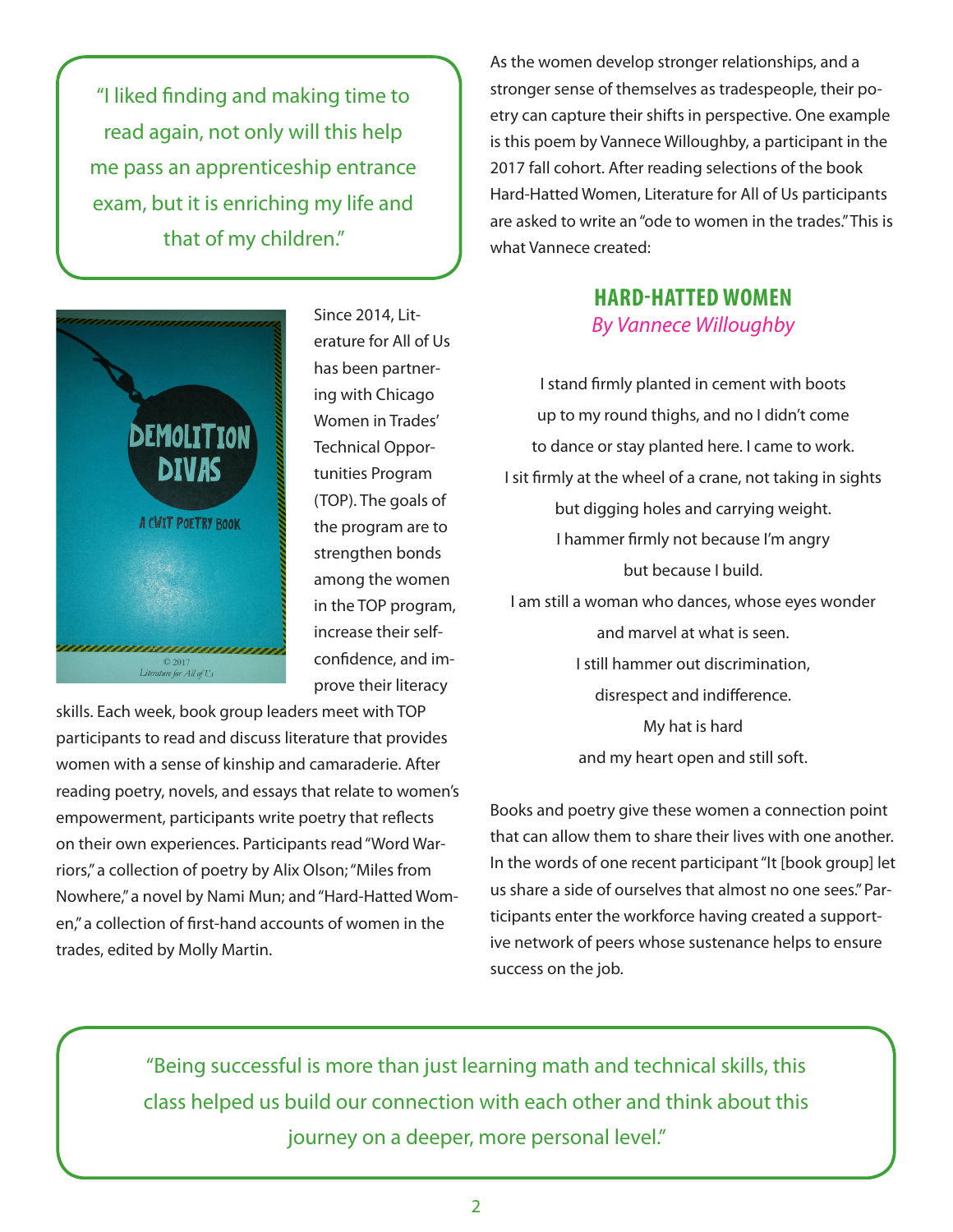# **The Numbers Don't Lie**

Not only are women more connected to one another after this program, but their confidence improves and their likelihood of finishing training increases. Our statistics from our 2016-2017 cohorts demonstrate this effect:

- 97% of CWIT participants strongly agreed or agreed that the book group strengthened their relationships with the other women in the TOP program.
- 88% strongly agreed or agreed that the book group boosted their self-confidence.
- 79% strongly agreed or agreed that book group contributed to them completing the TOP program.
- 86% strongly agreed or agreed that after the book group, they are more likely to read on their own time.

The data also show the effectiveness of this program. Women were asked to take reading and vocabulary tests





before and after their participation in the TOP program. In the 2016-2017 program year, 82% of the women who participated in our book group at CWIT saw an increase in their vocabulary scores, and 60% saw an increase in their reading scores.

## **How to Build a Book Group**

The first thing necessary to any book group program is a strong plan. One of the key components to the Literature for All of Us book group model is our carefully developed and award-winning curricula. Over the length of partnership with CWIT, Literature for All of Us has created and honed the curriculum we use for each session of each book, including opening and closing quotes, guiding discussion questions, and writing prompts. Every session is pre-planned with enough content to fill just over the 75 minutes weekly book groups generally take. Curricula for Word Warriors, Miles from Nowhere and Hard-Hatted Women are all available here. ß-- (link to our curricula)

"I so much appreciated the fact that TOP serves the whole person in all our complexity."